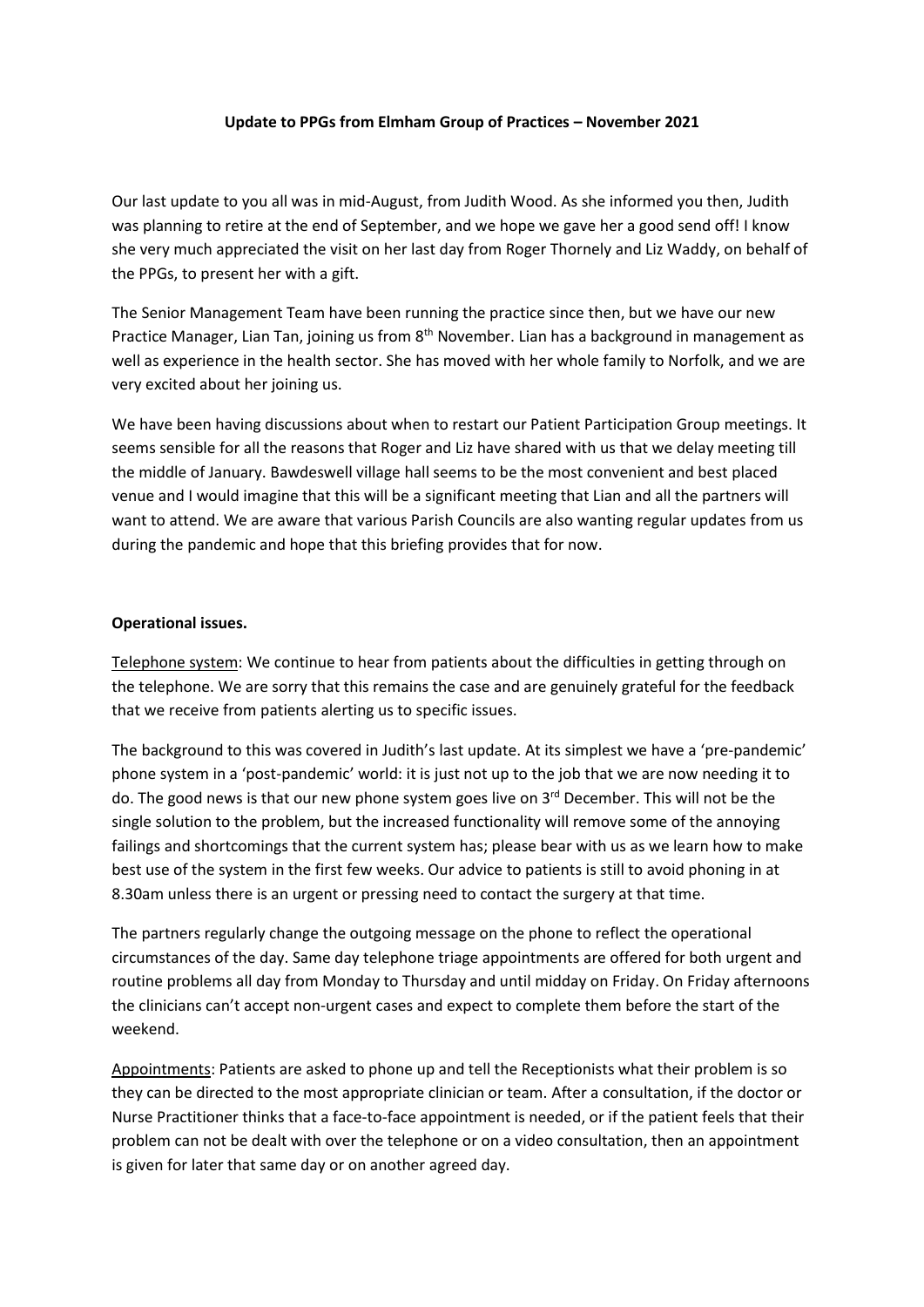The demands on Primary Care throughout the pandemic, due to both increased workload as well as reduced numbers of clinicians, means this is the most efficient way of meeting the health needs of our communities. It is not how General Practice used to be organised, but a lot of patients find this new way of working more convenient and for those who really do need to 'see the doctor' then this can be discussed over the phone. Patients are often surprised however at how much can be achieved remotely and it means that many more patients can be dealt with, without the long waiting times for appointments that would be the inevitable consequence of an open-access system.

We regularly discuss the timetable for a return to 'business as normal' which may include a combination of both pre-bookable appointments (as in the past) and remote consultations. We are limited by the uncertainties of the pandemic and need to ensure the surgery buildings remain a place of safety, adhering to Health and Safety and Infection Prevention and Control guidance, to minimise the risk to all our patients, but especially our most vulnerable. We will naturally keep you all informed about these plans as they evolve.

Dispensary: We have made some changes over recent months to improve the service in the dispensary. Staff numbers have been increased to deal with the almost 20% increase in items which the staff are processing every month; the current monthly average is now at a level previously only seen at times of peak demand, typically at Easter and Christmas. There is now also a second delivery driver to work alongside the one we have always had, in order to cope with the number of home deliveries to our elderly house-bound patients. The outside second hatch at Elmham surgery also allows more patients to be served. We still aim to maintain the turnaround time of three working days for routine prescriptions, as well as dealing with the urgent same day prescriptions generated by clinicians and pharmacists.

Staffing: We are fully recruited in our Reception and Dispensary departments. Staff still need their holidays and of course need time off when they or their children get Covid or have to self-isolate. We are very proud of how the staff have worked in these patient-facing roles throughout the pandemic whilst they too have been dealing with the stresses of what we are going through. Our secretarial team is also responding to new ways of working and are taking on much more responsibility in communicating with patients and dealing with problems that previously might have been managed by clinicians.

Toftwood Medical Centre: Elmham Group of Practices continues to hold the APMS contract to deliver care to patients in Toftwood. This is an important part of the ethos and business model of the organisation and it supports the Dereham practices and whole patient population. We are looking to move the surgery in to temporary accommodation in the Spring due to the inadequacies of the current building, and this will also be a hub for some of the clinical and support staff employed by the Primary Care Network. The work done in Toftwood complements the work at Elmham and Swanton Morley surgeries and does not detract from the delivery of care at these other sites.

Army: The role that Elmham Group of Practices has had in managing the Medical Centre at Robertson Army Barracks comes to an end on 30<sup>th</sup> November. We have provided clinical cover for the Light Dragoons and more recently the Queens Dragoon Guards for over 15 years; it has been a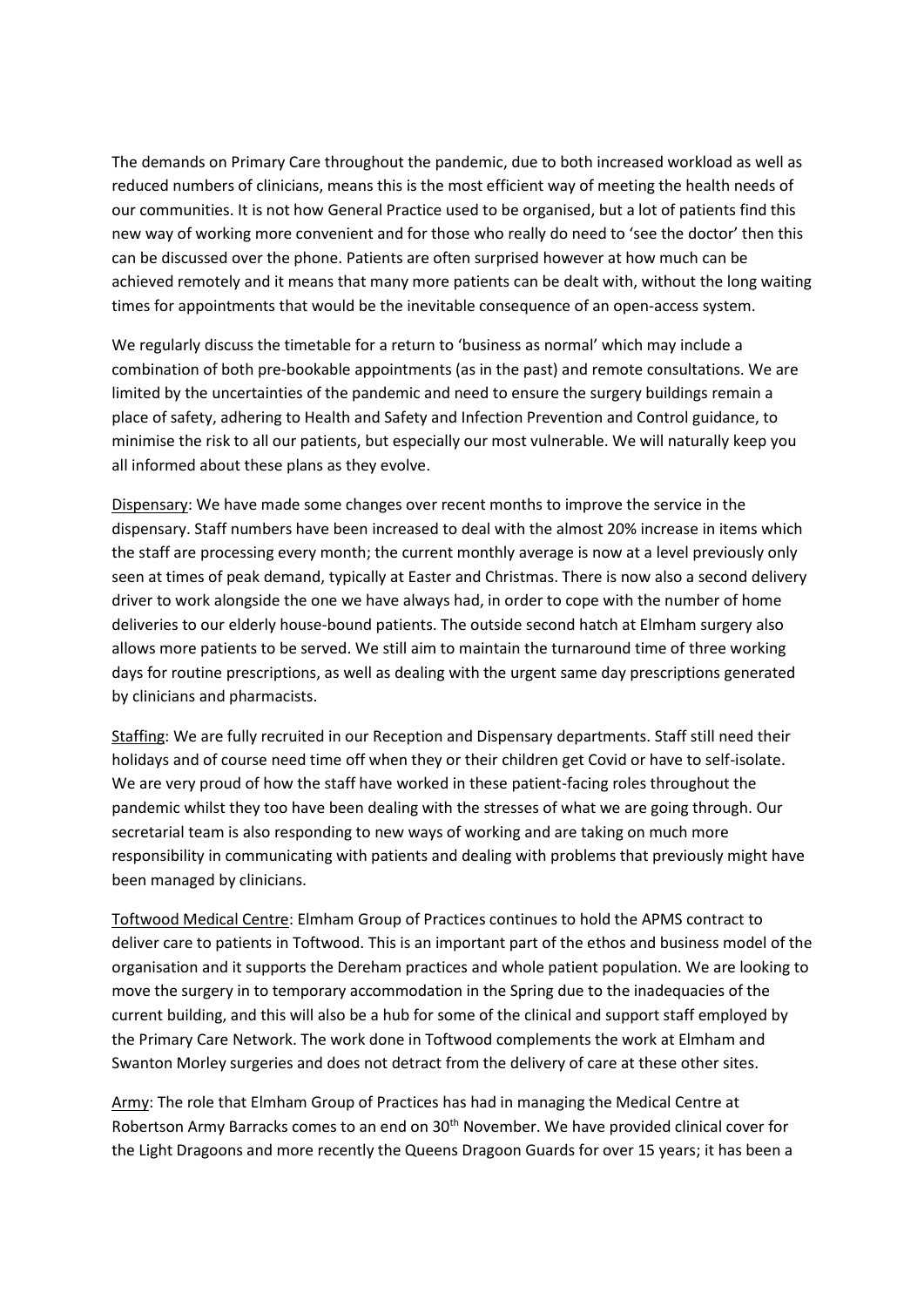privilege to have been involved with them, particularly so during the times of conflict when they were deployed abroad.

# **Vaccination programmes at Swanton Morley surgery.**

Judith reported last time that we had delivered first and second covid vaccinations to the patients in mid Norfolk on behalf of the Primary Care Network of local GP surgeries. Over the summer the team has continued to deliver this to younger adults and are now engaged in rolling out the booster programme. In total 39,283 jabs have been given, and from October over 1,600 further booster jabs to the Clinically Extremely Vulnerable and frontline health care workers have been given, both at Swanton Morley surgery and in care homes.

From the outset, back in late 2020, the partners felt there was a clinical imperative to set this up as we were probably the only organisation locally that could roll it out so rapidly and deliver it so efficiently. The project team and volunteers have worked incredibly hard - often at weekends and anti-social hours - to do this within the very strict guidelines that the Department of Health has imposed.

The mass vaccination site at Dereham Hospital is now up-and-running and we will be considering whether there is still a need to offer Covid booster jabs to the community in the coming months.

The roll out of flu vaccination has now started for our own patients, also out of Swanton Morley surgery, but as in previous years is reliant on supplies coming in from NHS England.

We have restarted offering appointment for blood tests and ECGs at Swanton Morley surgery on non-vaccination days and are pleased that the NNUH ultrasound team have returned to the building to start doing scans again.

# **Long Term Conditions.**

We are aware that many patients with Long Term Conditions who need regular blood tests and follow up have been concerned over the last 18 months about their care. At the peak of the pandemic we were advised to put all of this on hold but were then able to provide a limited service with nurses contacting patients and doing virtual reviews. Over the last few months nurses have been operating as normal a service as possible and are now making significant progress in catching up with all patients needing a review.

## **Pandemic issues.**

We continue to remain concerned about this coming winter and how the NHS will cope with the ongoing threat of Covid and the very real risk of an Influenza outbreak. We have regular updates from the Norfolk and Norwich and Queen Elizabeth, Kings Lynn, Hospitals and are aware of the tremendous pressures they are under and how hard their staff are working. There is an obvious